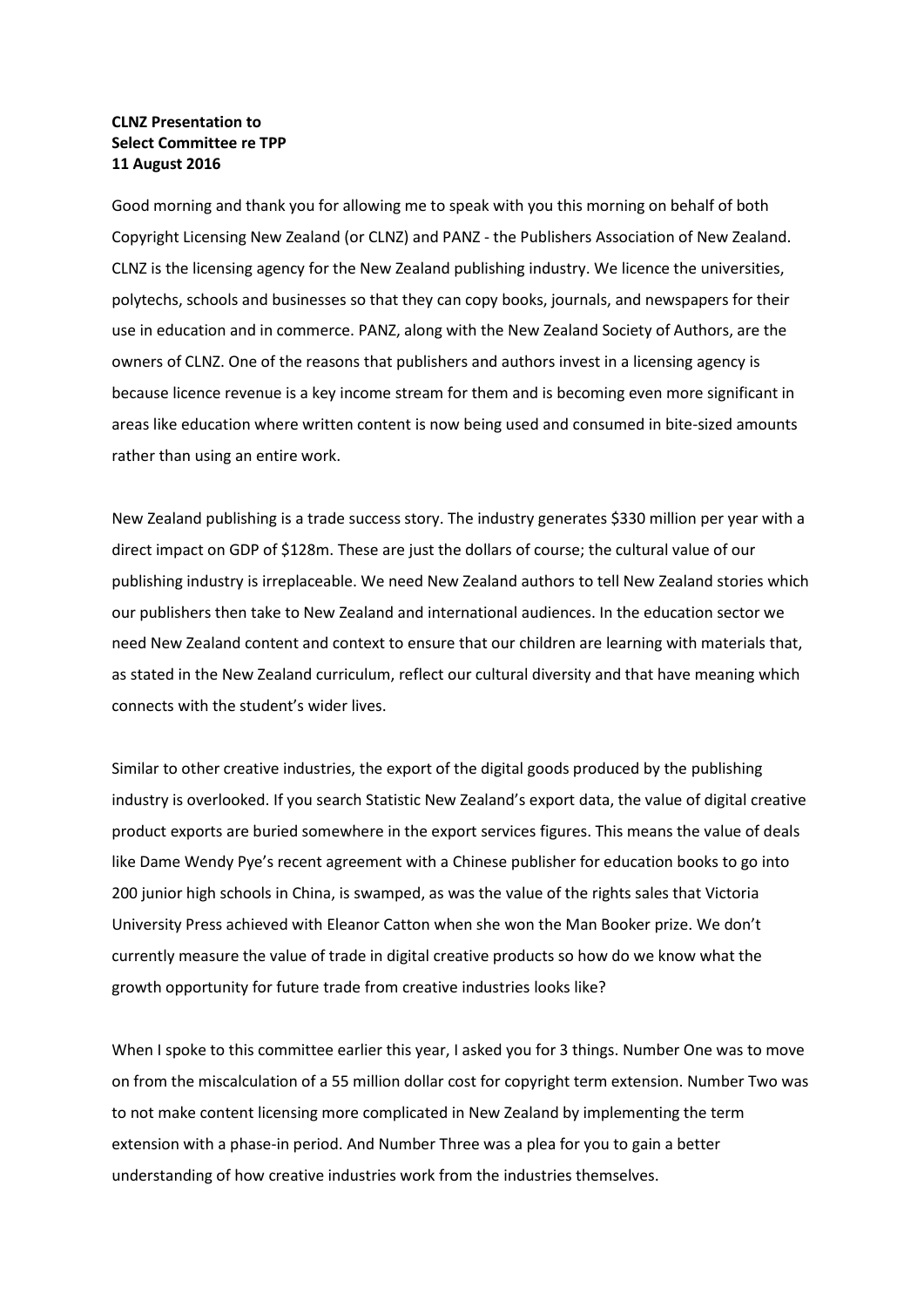It has been encouraging to work with the MBIE team that is managing the creative sector study initiated by Minister Goldsmith. This consultation is a step in the right direction to engaging with the creative industries to understand what they need for growth. So we're on track to make some progress on my Number Three.

However, the reason that I'm here today is because there's been no movement on my Numbers One and Two and we've added a Number four. The basis for phasing in the term extension is the miscalculated cost of term extension, so these two are inter-linked. The draft legislation takes two full pages to explain how the term extension will work and includes examples. We're making this process so complicated that we need examples to show how it will work when we could have simply said that from the date of commencement of the legislation an author's right to earn from and manage their work moves from life plus 50 to life plus 70 years.

Back in 2015, when the government first started consulting on the TPP, a stated aim of the legislation was to provide certainty. Certainty in copyright legislation is an admirable goal. It lets copyright owners know what rights they have with the content they create, and it lets those who want to use other people's material know what the terms of engagement are. In comparison with many countries, New Zealand's current Act is fairly black and white. Unlike what happened in the UK in 1995, we're not asking for work that has already gone out of copyright to get a second life, all we're asking is that we don't drag out implementing something so simple for a period of 8 years. The impact of this on the publishing industry is significant. Publishers are prolific users of other people's material – whether that's images, text or designs – they are constantly asking, and being asked for, permissions. As their licensing agency, CLNZ's role is to remunerate publishers and authors when their work is copied. If the work is out of copyright then it's free to copy and we wouldn't be paying the copyright owner for that copying. The same determinative process is undertaken by people and organisations that use copyright material. At the moment a simple calculation is all that's required to work out if they need permission to use someone else's content – but if this legislation is implemented in the way it's been drafted, we'll all be running around with calendars and calculators for the next 8 years. It will probably take 10 minutes to change the draft legislation and this small change will make content creators, content users and licensing agencies jobs a whole lot easier while at the same time allowing our authors to earn from their work.

While we're talking about certainty in legislation let's look at Number Four on my list which is an example of how to make something that's already fairly complicated by its nature, even more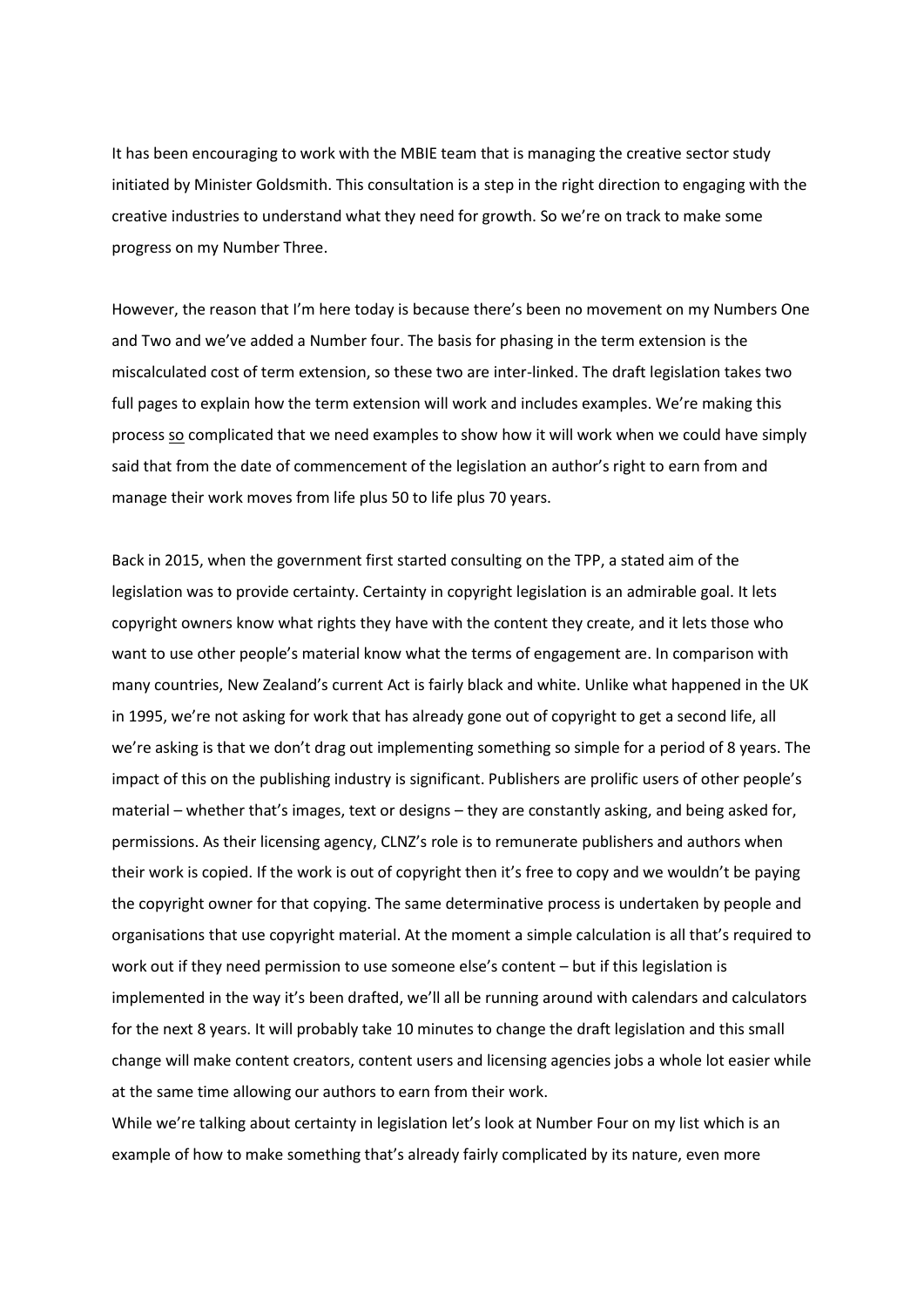complicated. TPM's – that's technological protection measures – are the way that digital content distributors get creative content to customers. In the book world, the best known distributor is Amazon. If you go to Amazon and buy the e-version of the latest thriller by my favourite Christchurch crime writer Paul Cleave you can read it on a Kindle e-reader, on your phone or tablet via an app or on your desktop computer by logging into your Amazon account. All of these options rely on TPM's to give you the content that you paid for in a simple but safe way.

Digital sales now account for up to 20% of the revenue from a New Zealand book. But the value of those sales can easily head downwards if an illegal copy of the ebook finds its way online. Allowing TPM's to be broken is the first step on a slippery slope to reduced revenue for authors and publishers and the draft legislation significantly expands the ability of New Zealanders to break TPM's. But does it do so in accordance with the TPP agreement? It would seem not. The legislation as drafted amalgamates the issues of circumvention and copyright infringement which is contrary to Article 18.68.3 of the agreement. Further, the requirement in Sec 226AB that a person must know or have reason to believe that a service will be used to circumvent a TPM, contravenes Article 18.68.1(b). It seems we have not only have a problem with certainty, but also with complying with the TPP. If you allow TPM's to be cracked for – and I quote from the legislation – "anything that does not otherwise infringe copyright" – you're opening up a major problem for digital content distributors and therefore, for content owners.

I know you have heard from lobby groups who would have this committee believe that our current copyright law isn't fair. The next time you hear someone use the term "fair use" take a moment to consider whether what they actually mean is "free use". Almost without exception, those advocating for so-called fair use are simply seeking access to other people's work for free. They also claim that the balance in copyright has shifted and I agree with them - it has. Advancements in technology mean the ability to copy someone else's material is now easier and cheaper than at any other time since the concept of copyright was established. With a simple tap on a smartphone I can copy and share someone else's work with the world – whether they want me to or not. When copying is so simple it follows that copyright law needs to be effective in ensuring that those who make the content get to say how it is used and have access to law that supports and helps enforcement of their rights.

The New Zealand publishing industry is underpinned by copyright. We need certainty in our copyright law to ensure that our publishing industry can continue to grow. The reason why our New